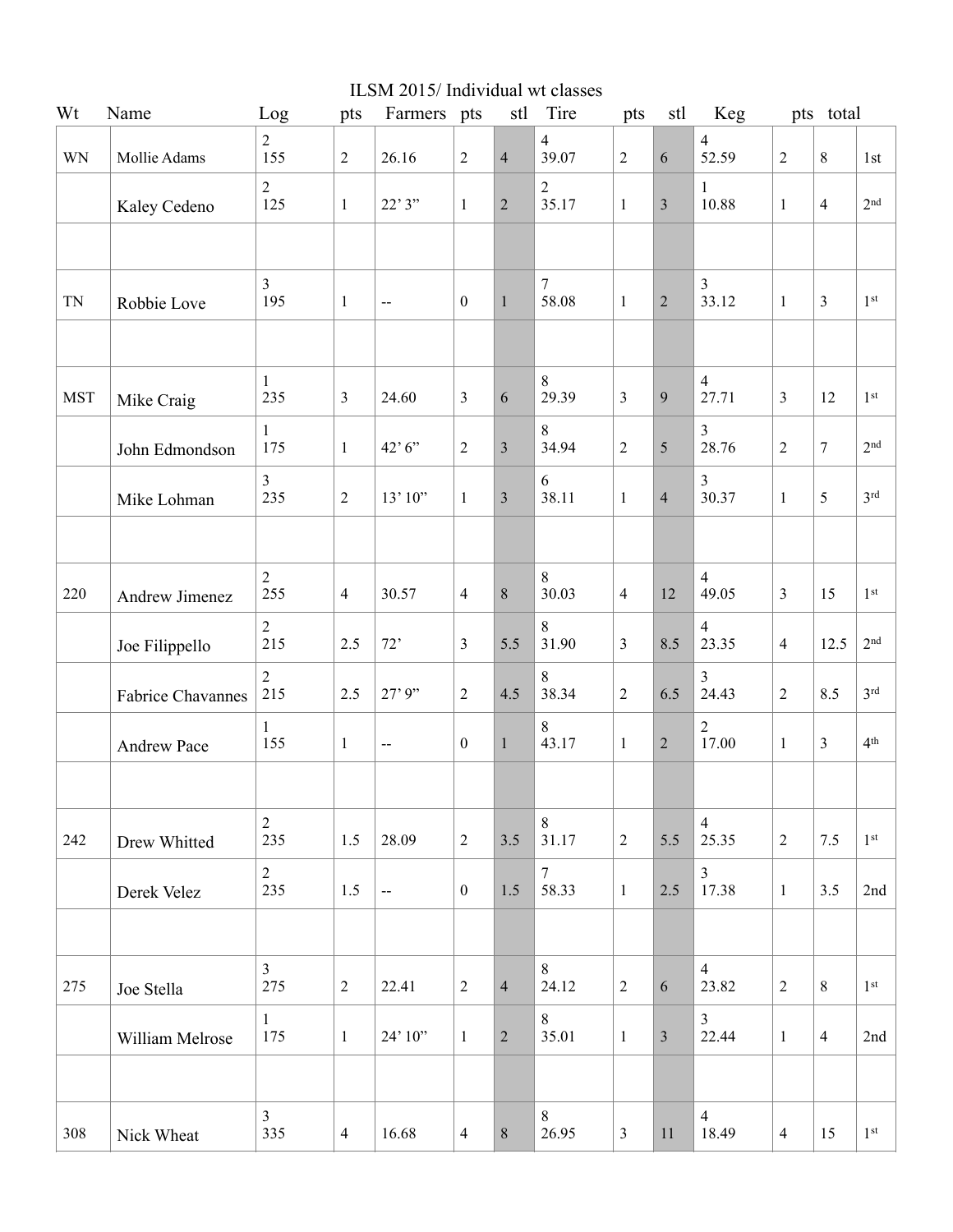| James Stanko | ↵<br>315 |        | 19.41  | 3 | $\mathfrak h$ | 8<br>24.91 | 4            | 10 | 22.97                   | نہ | 13 | 2 <sup>nd</sup> |
|--------------|----------|--------|--------|---|---------------|------------|--------------|----|-------------------------|----|----|-----------------|
| Josh Turner  | 235      |        | 34.28  | 2 |               | 8<br>29.35 | 2            |    | $\overline{4}$<br>26.08 | ∠  | Ξ  | 3 <sup>rd</sup> |
| Raul Mendoza | 275      | ◠<br>∠ | 17'3'' |   |               | 8<br>32.06 | $\mathbf{r}$ | 4  | 31.03                   |    | ς  | 4th             |

| Wt     | Name            | Log                   | pts            | Farmers pts        |                |                | stl Tire         | pts            |                | stl Keg                 |                | pts total |                 |
|--------|-----------------|-----------------------|----------------|--------------------|----------------|----------------|------------------|----------------|----------------|-------------------------|----------------|-----------|-----------------|
| $308+$ | Harrison Brewer | $\mathbf{1}$<br>275   | $\overline{4}$ | $76^\circ\!\!\;8"$ | $\overline{4}$ | $\,8\,$        | $8\,$<br>24.36   | $\overline{4}$ | $12 \,$        | $\overline{4}$<br>18.91 | $\overline{4}$ | 16        | 1 <sup>st</sup> |
|        | Nick Ciaburri   | $\overline{2}$<br>275 | 2.5            | 62'3''             | $\mathfrak{Z}$ | 5.5            | $\,8\,$<br>38.42 | $\overline{3}$ | 8.5            | $\overline{4}$<br>40.21 | $\overline{3}$ | 11.5      | 2 <sup>nd</sup> |
|        | Jakab Walters   | $\overline{2}$<br>275 | 2.5            | 12, 6,             | $\mathbf{1}$   | $3.5$          | $8\,$<br>39.63   | $\overline{2}$ | 5.5            | $\overline{3}$<br>19.45 | $\overline{2}$ | 7.5       | 3 <sup>rd</sup> |
|        | Mike Murphy     | $\overline{2}$<br>255 | $\,1\,$        | 50'                | $\sqrt{2}$     | $\overline{3}$ | $\,8\,$<br>41.40 | $\mathbf{1}$   | $\overline{4}$ | $\overline{3}$<br>26.47 | $\mathbf{1}$   | 5         | 4 <sup>th</sup> |
|        |                 |                       |                |                    |                |                |                  |                |                |                         |                |           |                 |
|        |                 |                       |                |                    |                |                |                  |                |                |                         |                |           |                 |
|        |                 |                       |                |                    |                |                |                  |                |                |                         |                |           |                 |
|        |                 |                       |                |                    |                |                |                  |                |                |                         |                |           |                 |
|        |                 |                       |                |                    |                |                |                  |                |                |                         |                |           |                 |
|        |                 |                       |                |                    |                |                |                  |                |                |                         |                |           |                 |
|        |                 |                       |                |                    |                |                |                  |                |                |                         |                |           |                 |
|        |                 |                       |                |                    |                |                |                  |                |                |                         |                |           |                 |
|        |                 |                       |                |                    |                |                |                  |                |                |                         |                |           |                 |
|        |                 |                       |                |                    |                |                |                  |                |                |                         |                |           |                 |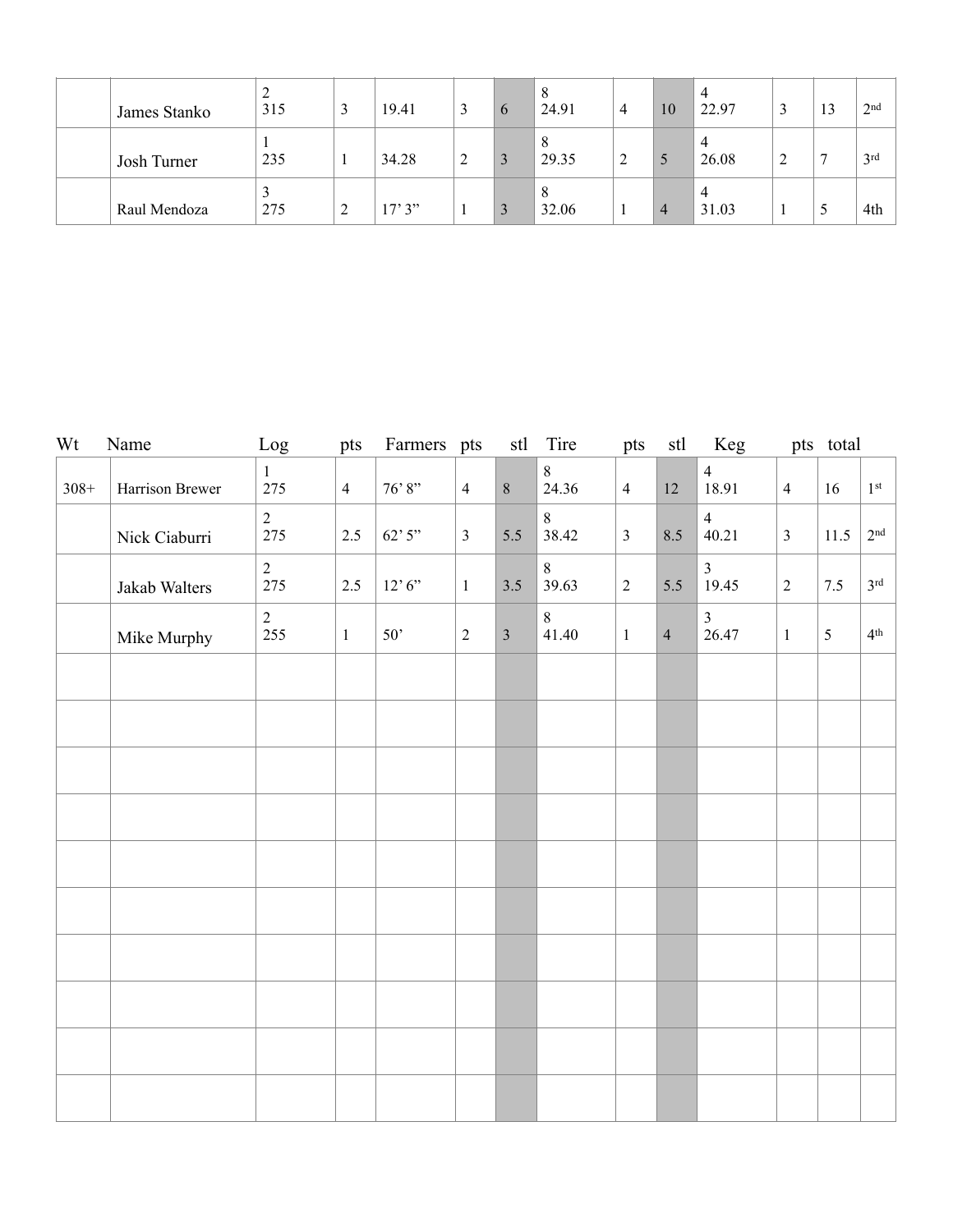| Wt         | Name                  | Log                   | pts            |        | Farmers pts      | ILOINI ZUTO OVUAII | Tire<br>stl             |      | pts            | <b>Keg</b><br>stl       |                |                | pts total        |
|------------|-----------------------|-----------------------|----------------|--------|------------------|--------------------|-------------------------|------|----------------|-------------------------|----------------|----------------|------------------|
| WN         | Mollie Adams          | $\overline{2}$<br>155 | $\overline{2}$ | 26.16  | $\overline{2}$   | $\overline{4}$     | $\overline{4}$<br>39.07 | 2    | 6              | $\overline{4}$<br>52.59 | $\overline{2}$ | 8              | 1st              |
|            | Kaley Cedeno          | $\overline{2}$<br>125 | 1              | 22'3'' | 1                | $\overline{2}$     | $\overline{2}$<br>35.17 | 1    | 3              | 1<br>10.88              | 1              | $\overline{4}$ | 2 <sup>nd</sup>  |
|            |                       |                       |                |        |                  |                    |                         |      |                |                         |                |                |                  |
| <b>TN</b>  | Robbie Love           | 3<br>195              | $\overline{4}$ | $-$    | $\boldsymbol{0}$ | $\overline{4}$     | 7<br>58.08              | 3    | $\overline{7}$ | 3<br>33.12              | $\overline{2}$ | 9              | 19 <sub>th</sub> |
| <b>MST</b> | Mike Craig            | 1<br>235              | 10.5           | 24.60  | 17               | 27.5               | 8<br>29.39              | 15   | 42.5           | $\overline{4}$<br>27.71 | 14             | 56.5           | 5th              |
|            | John Edmondson        | 175                   | 2.5            | 42'6'' | 9                | 11.5               | 8<br>34.94              | 10   | 21.5           | 3<br>28.76              | $\overline{4}$ | 25.5           | Tie<br>15th16th  |
|            | Mike Lohman           | 3<br>235              | 7              | 13'10" | 5                | 12                 | 6<br>38.11              | 1    | 13             | 3<br>30.37              | 3              | 16             | 18th             |
| 220        | <b>Andrew Jimenez</b> | 2<br>255              | 12.5           | 30.57  | 15               | 27.5               | 8<br>30.03              | 14.5 | 41.5           | $\overline{4}$<br>49.05 | 11             | 52.5           | Tie<br>6th7th    |

ILSM 2015 Overall